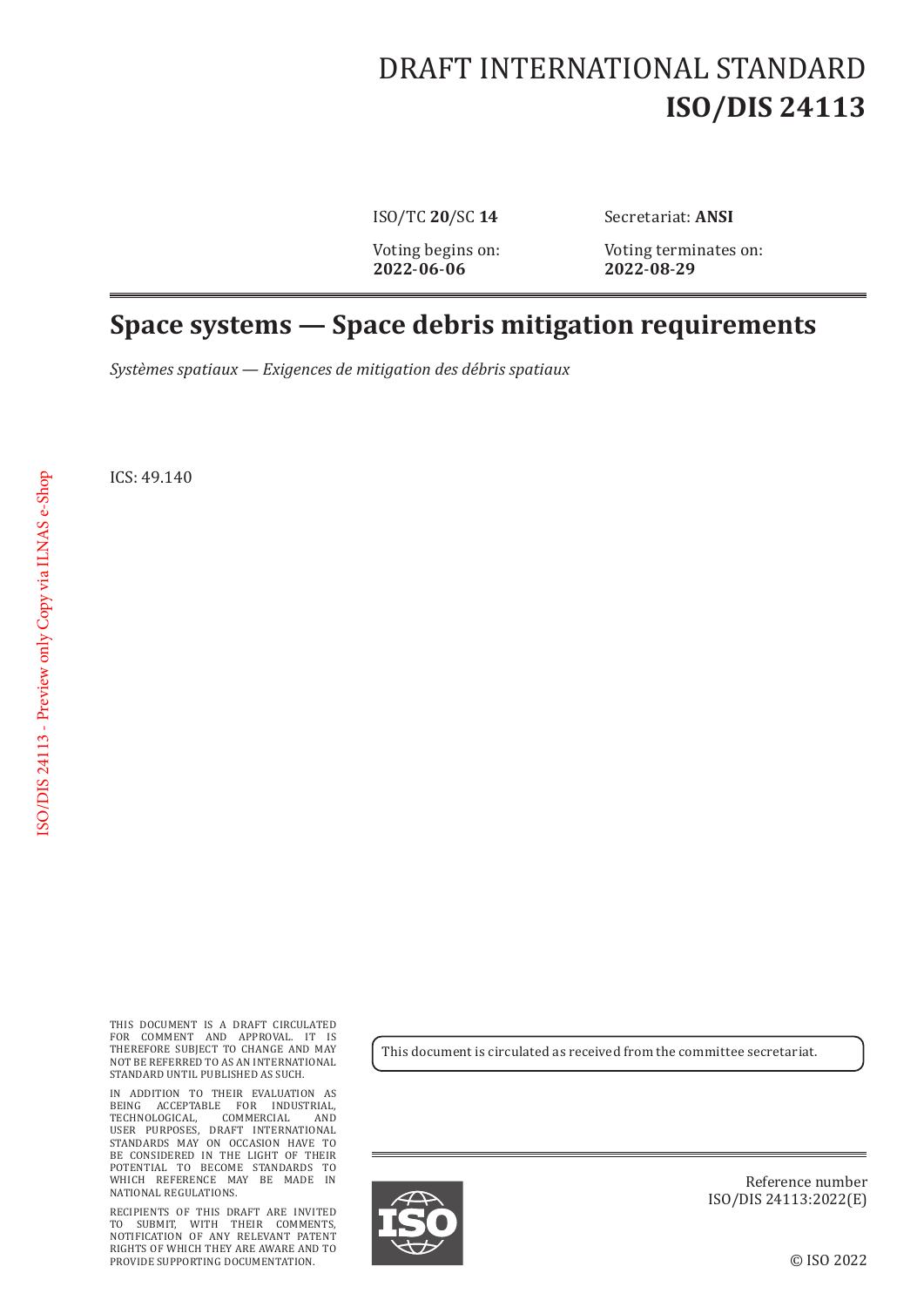

## **COPYRIGHT PROTECTED DOCUMENT**

© ISO 2022

All rights reserved. Unless otherwise specified, or required in the context of its implementation, no part of this publication may be reproduced or utilized otherwise in any form or by any means, electronic or mechanical, including photocopying, or posting on the internet or an intranet, without prior written permission. Permission can be requested from either ISO at the address below or ISO's member body in the country of the requester.

ISO copyright office CP 401 • Ch. de Blandonnet 8 CH-1214 Vernier, Geneva Phone: +41 22 749 01 11 Email: copyright@iso.org Website: [www.iso.org](https://www.iso.org)

Published in Switzerland